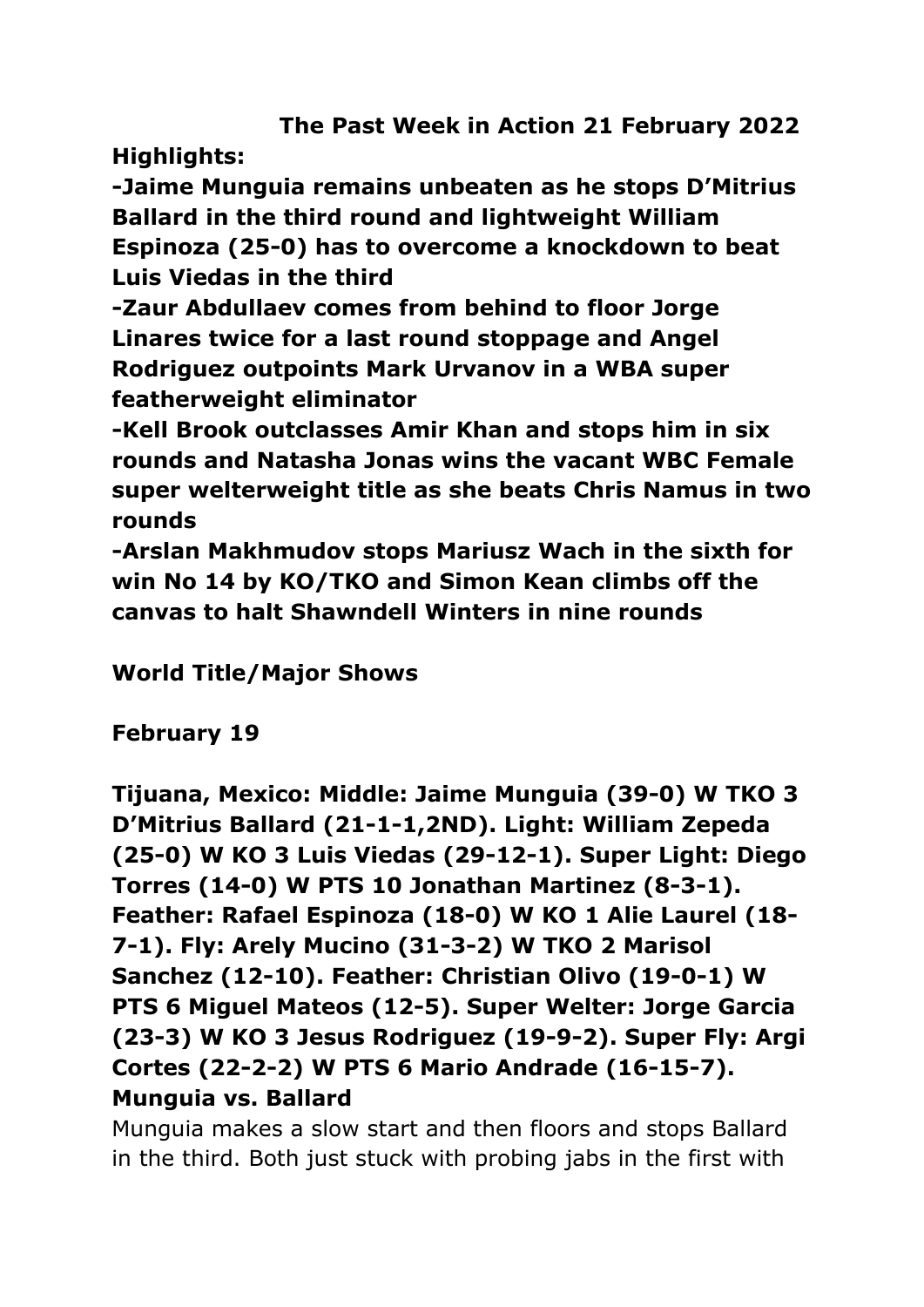neither committing themselves to a punch until Ballard landed a couple of rights and Munguia countered with one of his own. A left hook from Munguia in the second caused Ballard to blink. The action heated up with a couple of exchanges but Munguia started to let his punches go. He scored with a left to the body and a right to the head but Ballard picked him off with a series of jabs and also landed right to the head. Munguia finally launched a big attack in the third landing a left hook to the body that hurt Ballard and another to the head but again Ballard boxed his way out of trouble. A left hook to the body and another to the head staggered Ballard into a corner and a series of punches sent him face down on the canvas. He was up at six but when another left to the head rocked him the referee stopped the fight. Win No 31 by KO/TKO for Munguia. He has worked hard on his boxing skills and is a much better boxer than he was when he first burst on the scene. He is WBC1/WBO 1/WBA 2/IBF 12(10) and a fight with Jermall Charlo for the WBC title would be a big seller. Ballard goes back to basics. He just did not have the punch to deal with Munguia but showed some good skills.

#### **Zepeda vs. Viedas**

Zepeda suffers his first knockdown as a pro but makes it fifteen consecutive wins by KO/TKO as he beat Viedas in three rounds. Viedas was down in the first but from a slip and he seemed to injury his knee as he went down. He was given recovery time but had to soak up some heavy lefts from Zepeda. In the second Zepeda forced Viedas to the ropes and Viedas dropped to one knee after a right from Zepeda. After the count they stood and traded punches with Viedas connecting with two good rights. Zepeda chased Viedas to the ropes but ran onto the left counter that dropped him to his knees. Zepeda was up at six and when Viedas rushed in to try to capitalise on the knockdown he was met by a flying elbow from Zepeda and went down. There was no count and Zepeda was deducted a point for the elbow smash. It was all over in the third as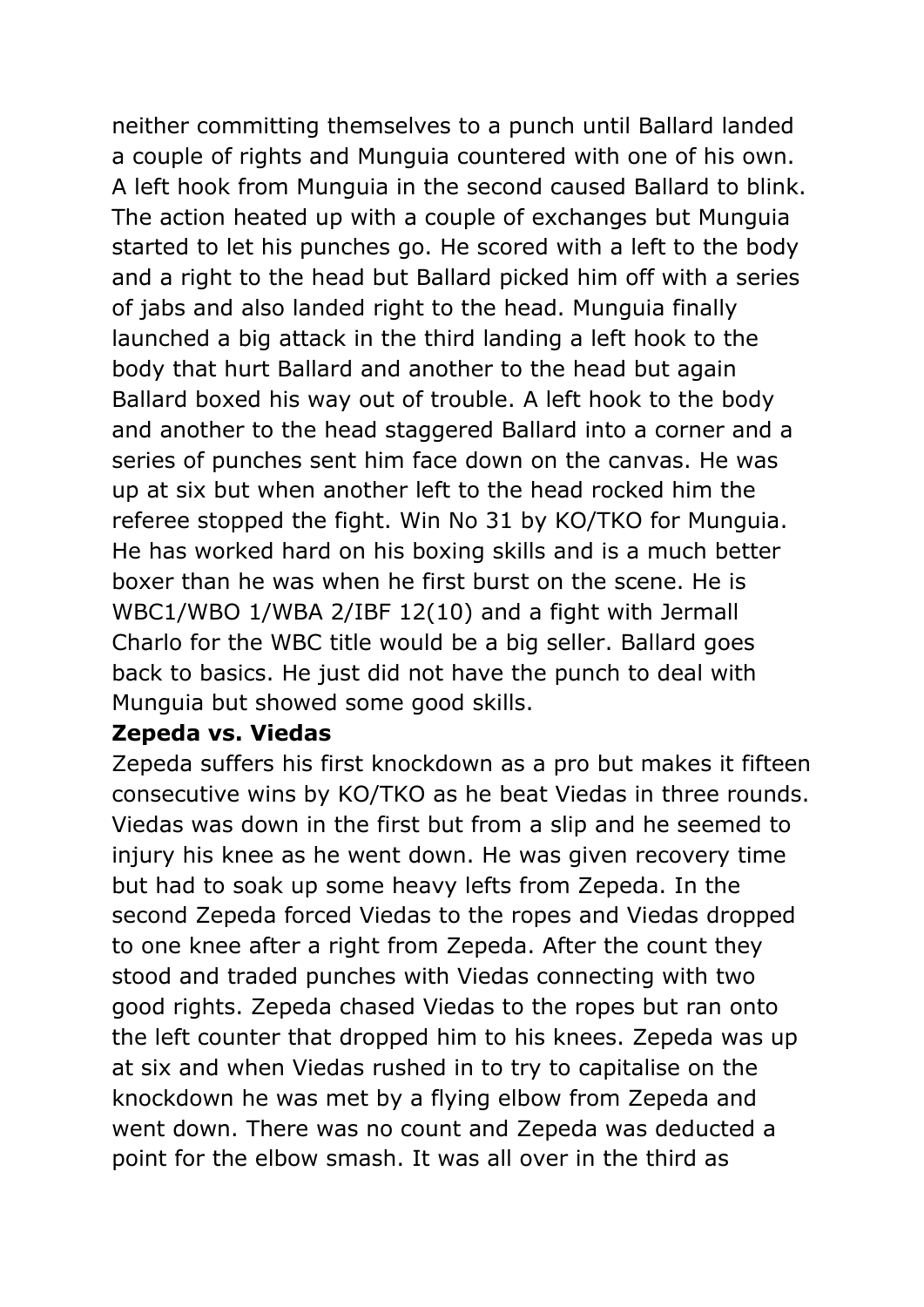Zepeda battered Viedas to the canvas twice. Zepeda landed two punches after Viedas was on his knees for the second knockdown and Viedas was counted out. The 25-year-old southpaw has only been taken the distance twice. He is rated WBC 2 and WBO 6 at super lightweight but Josh Taylor has a busy dance card. Viedas came in as a very late substitute and suffered his seventh inside the distance defeat.

### **Torres vs. Escobedo**

Torres holds off a strong second half effort from Escobedo to take the unanimous decision. Torres dominated early and Escobedo suffered a cut over his left eye from a punch and had swelling around his right. Escobedo survived two inspections of his injuries and the thought of a stoppage loss fired him up and he fought hard with an exhausted and cut Torres losing a point for spitting out his mouthguard in the ninth but fighting hard enough to be a clear winner. Scores 97-92 twice and 98-91 for Torres. This is the first time Torres has gone past the sixth round for a win. Escobedo is 2-2-1 in his last five fights all of which have been against unbeaten nighters.

#### **Espinoza vs. Laurel**

The 7" taller Espinoza demolishes Laurel inside a round. A right to the head sent Laurel down early in the round. He beat the count but was pawing at his right eye and when he dived in trying to land on Espinoza he slipped and a left to the temple put him down and he was counted out. Ten inside the distance victories in his last eleven fights for the 6'1" Espinoza. Third loss in a row for Laurel.

#### **Mucino vs. Sanchez**

Mucino extends her current unbeaten run to ten with a second round stoppage of Sanchez. The referee halted the fight in the second round with Sanchez taking too much punishment. The 32-year-old Mucino is a former IBF, WBC and WBO flyweight champion. Sanchez was a replacement and suffers her fifth defeat in her last six bouts.

#### **Olivo vs. Mateos**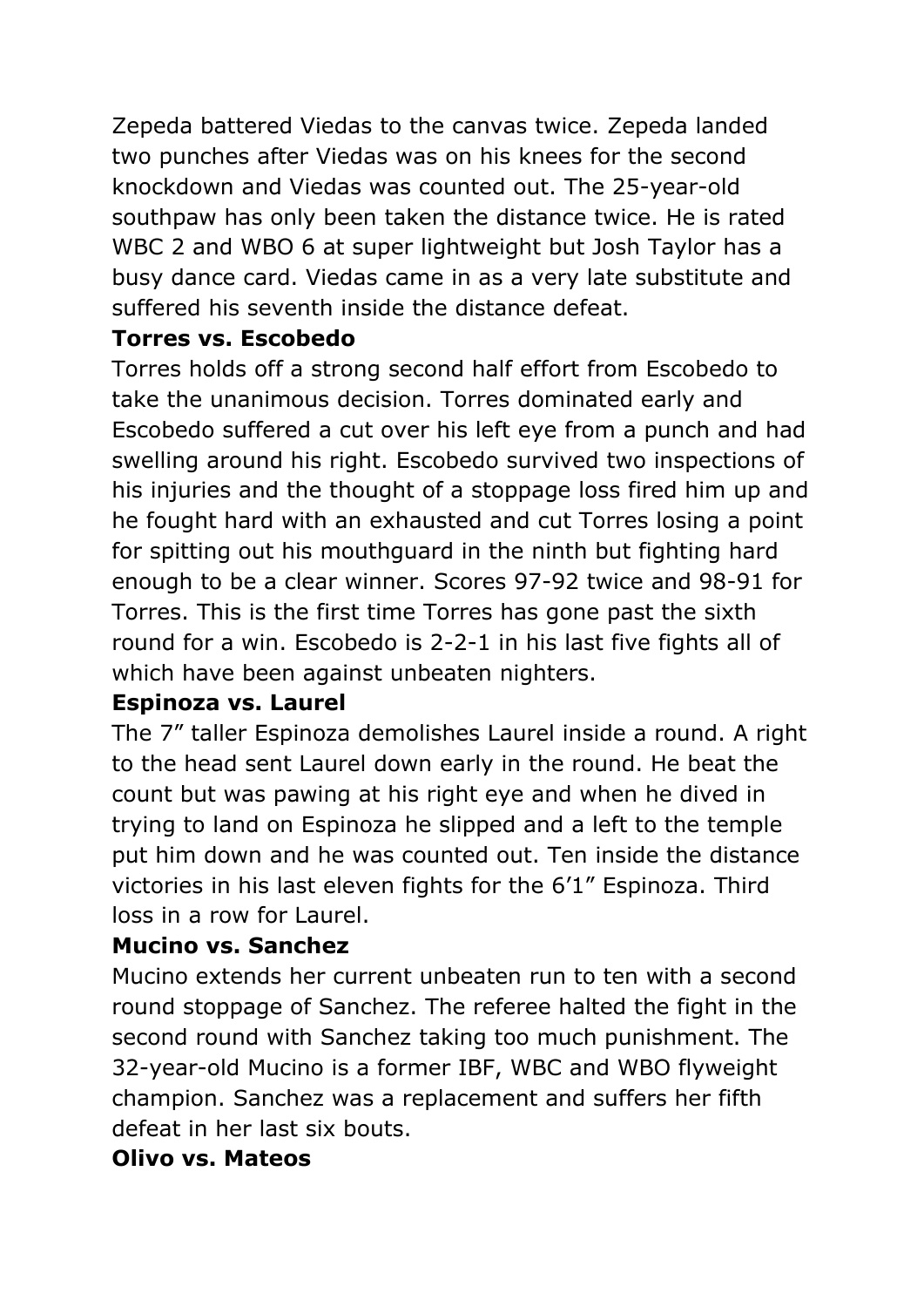Fourteen wins in a row for Olivo as he tales the decision over Mateos who was yet another late change. Olivo was in charge in every round and came close to halting Mateos in the last. Scores 60-54 on the three cards. Olivo celebrated his twentythird birthday on Friday.

## **Garcia vs. Rodriguez**

In a battle of boxers from Los Mochis Garcia stopped Rodriguez in the third round Garcia put Rodriguez down and when Rodriguez tried to rise he tumbled to the canvas again and the fight was over. Nineteen wins by KO/TKO for Garcia. Rodriguez is 2-6-1 in his most recent action.

### **Cortes vs. Andrade**

Ignacio Beristan trained Cortes extended his unbeaten run to 22 fights as he outboxed experienced Andrade on the way to a win on scores of 59-55 twice and 60-54.

## **Manchester, England: Welter: Kell Brook (40-3) W TKO 6 Amir Khan (34-6). Super Welter: Natasha Jonas (11-2-1) W TKO 2 Chris Namus (25-7). Super Middle: Germaine Brown (12-0) W PTS 10 Charlie Schofield (17-2). Light: Adam Azim W TKO 3 Jordan Ellison (13-34-2). Middle: Bradley Rea (12-0) W TKO 1 Craig McCarthy (89-1- 1).Heavy: Frazer Clarke (1-0) W TKO 1 Jake Darnell (0- 1).**

## **Brook vs. Khan**

Brook destroys Khan in a disappointingly one-sided bout. An ominous start for Khan. He was flitting about throwing lots of light punches with Brook just patiently tracking him around the ring. When Brook did let go he rocked Khan badly twice with rights and with a left late in the round. The story was similar in the second with Khan throwing lots of punches without much accuracy. Brook always looked dangerous and again looked to stagger Khan with a right to the head. Khan had most success when he jabbed and moved and landed a couple of nice shots early in the round but he could not get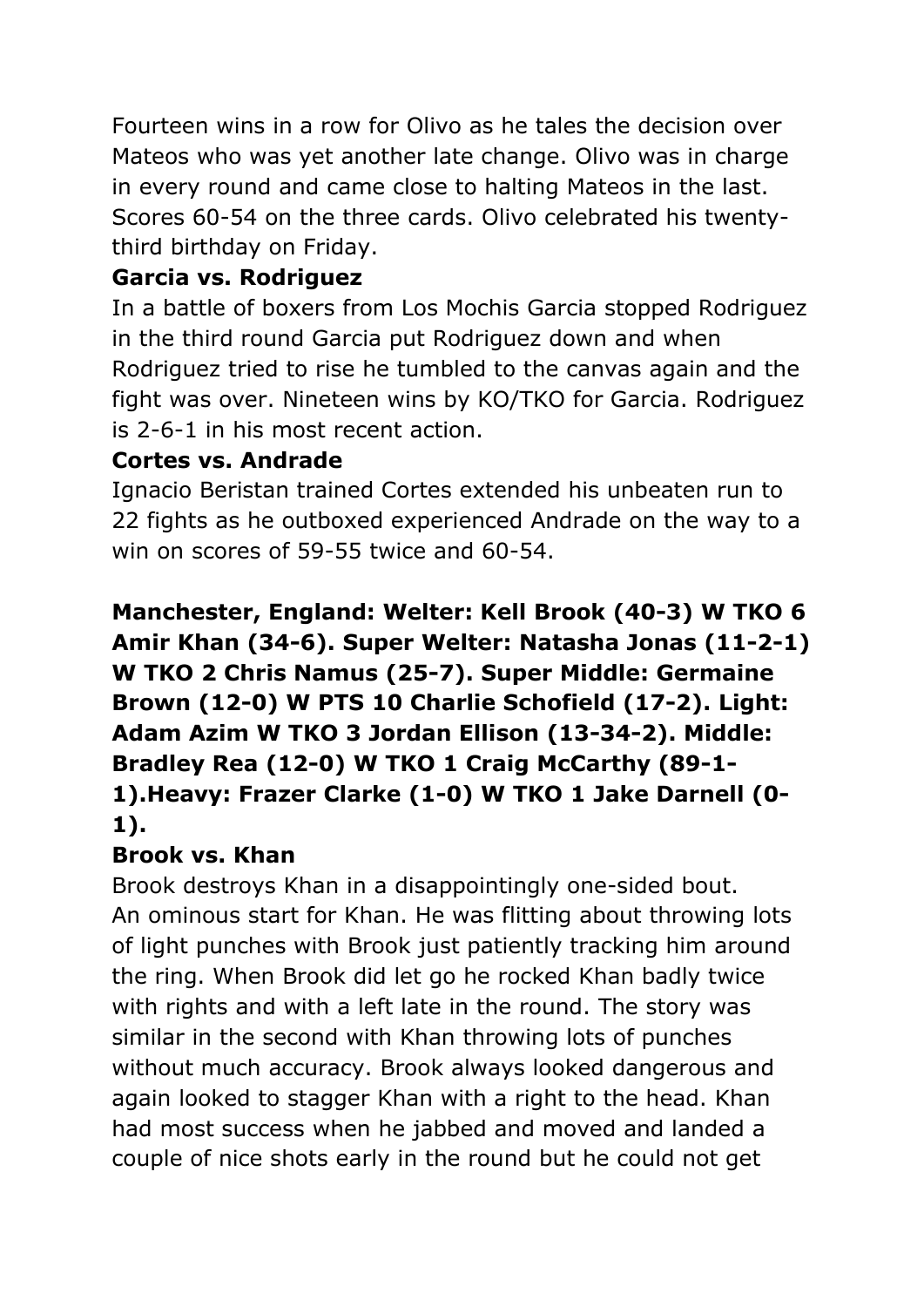away from Brook's pressure and over the closing minute Brook handed out some fierce punishment with Khan holding to survive. The fourth was a messy round without much scoring from either boxer with Brook doing what good work there was connecting with a solid right to the head and Khan clinching more. The fifth was a dominant round for Brook. He connected with a right to the head and then drove Khan around the ropes landing more rights. Khan was just moving trying to stay out of trouble but still being caught with more rights and a stoppage looked close. Khan was staggered by a left jab at the start of the sixth and as Brook piled on the pressure with Khan not punching back the referee made a good stoppage. Brook was having his first fight since losing to Terrence Crawford in November 2020. It is possible that this win may encourage him to try for another run at the top fighters and already there have been challenges thrown his way. For Khan on this nonshowing retirement has to be the sensible choice.

#### **Jonas vs. Namus**

Jonas wins the vacant WBO Female title with stoppage of Namus. Jonas put her stamp on the fight early in the first round putting Namus down heavily with a right hook. Namus made it to the bell but was badly shaken. In the second Jonas stormed into Namus who tried to stand and trade punches but was sent down again from a left and although she was up quickly her corner threw in the towel. Jonas, 37, had drawn with Terri Harper for the WBC and IBF featherweight titles and lost a very close unanimous decision (95-96 twice and 94-96) to Katie Taylor in May last year for the IBF,WBA,WBC and WBO lightweight titles so third time and third division saw her successful. Uruguayan Namus, 34, is a former IBF title holder. **Brown vs. Schofield** 

Brown wins the English title with points victory over defending champion Schofield. Brown's aggression overcame the reach advantage of the 6'3" Schofield. Brown bobbed and weaved his way inside banging away to Schofield's body. Schofield just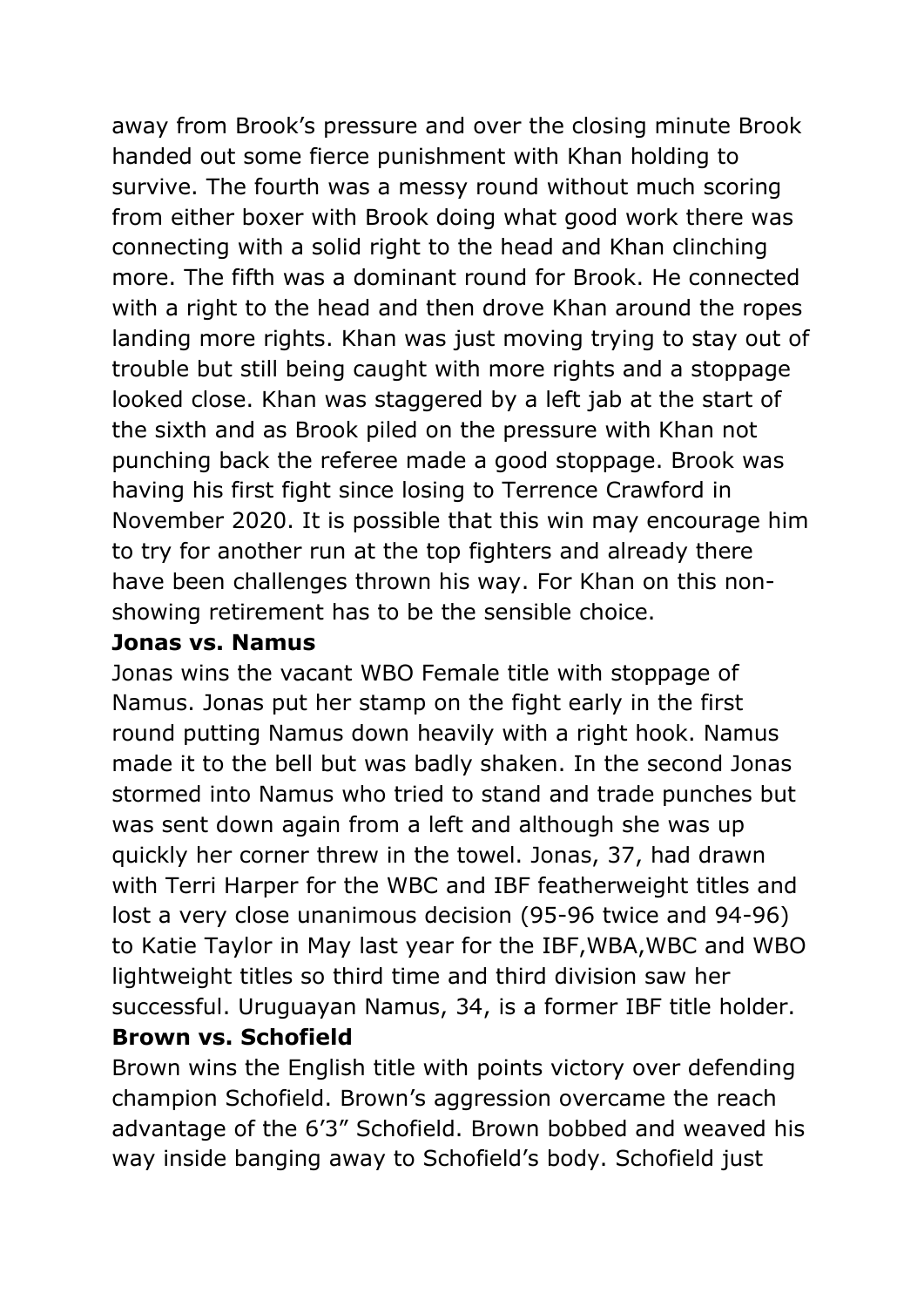could not get the range and quickly fell behind. He tried to take the fight to Brown more over the second half of the bout but was outlanded and faded out of the fight. Scores 99-92 twice and 98-92 for Brown.

### **Azim vs. Ellison**

Highly touted hope Azim stops experienced journeyman Ellison in three rounds. Azim floored Ellison with a body shot in the first and ended the fight with a left hook in the third. The former British Junior and English Youth champion is trained by Shane McGuigan.

### **Rea vs. McCarthy**

Rea wipes out McCarthy in the first round. After shaking McCarthy with a couple of rights to the head Rea ended the fight with a stunning left hook that sent McCarthy down with McCarthy's corner throwing in the towel. Five wins by KO/TKO for Rea.

### **Clarke vs. Darnell**

A waste of ring space and time as Clarke stops Darnell in the first round. Darnell had never had a pro fight in fact his experience consisted of a bare knuckle fight and white collar bouts. Clarke was scoring with thudding body shots and to his credit Darnell took the punishment and tried an occasional jab. Clarke quickly brought blood from Darnell's nose with a right and when another right snapped Darnell's head back his corner threw' in the towel. Darnell was only approached to take part in this dangerous farce on Thursday but hey! The show must go on. Clarke is 30 and a winner of a gold medal at the Commonwealth Games and silver at the Tokyo Olympics so adds another interesting ingredient to the heavyweight mix but boxing should be ashamed at putting the interests of a TV company above the interests of the sport. The world would not have ended if Clarke did not fight on the show.

## **Ekaterinburg, Russia: Light: Zaur Abdullaev (15-1) W TKO 12 Jorge Linares (47-7). Super Feather: Angel**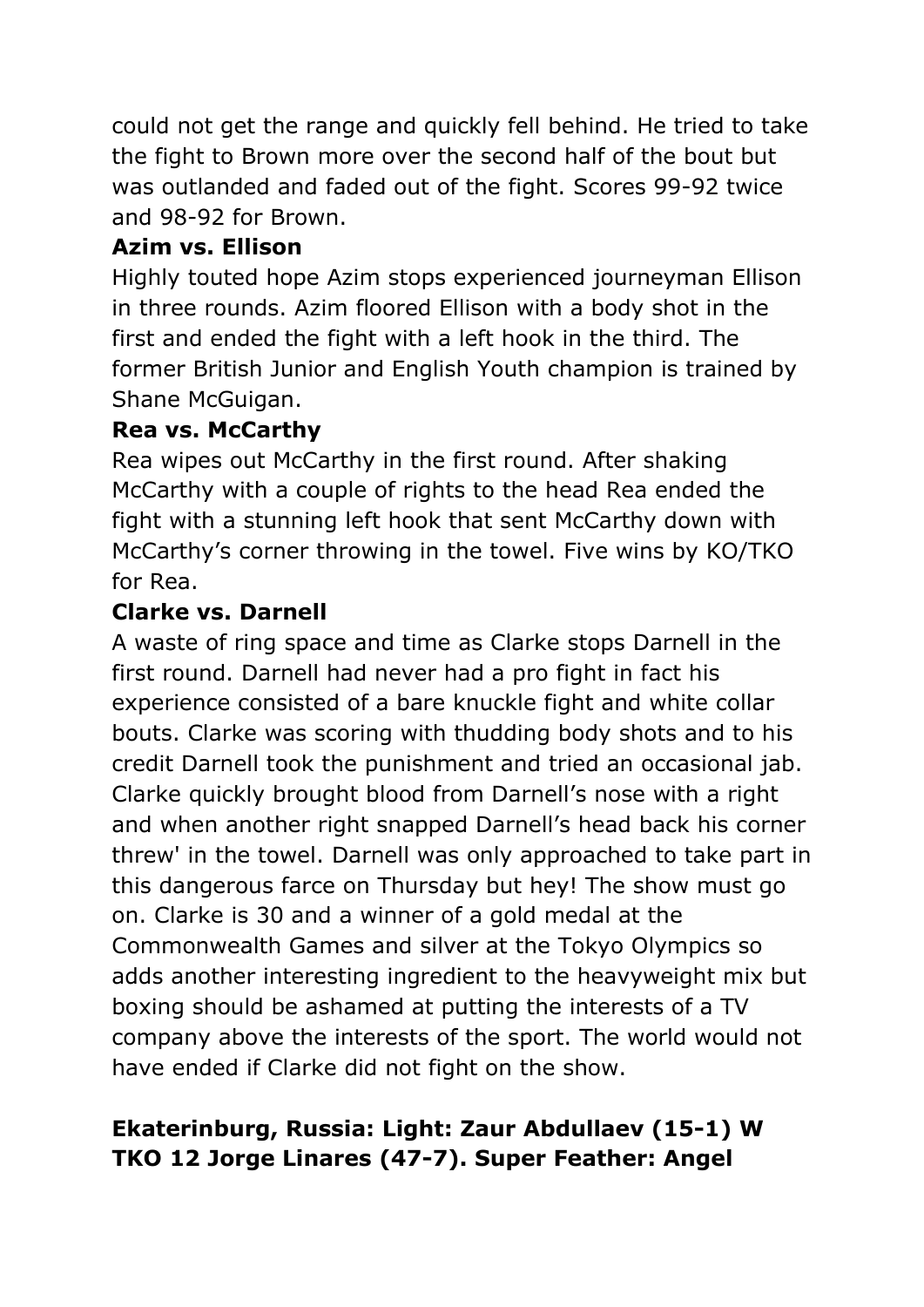## **Rodriguez (20-1) W PTS 12 Mark Urvanov (20-3-1). Super Light: Ivan Kozlovsky (5-0) W PTS 10 Zoravor Petrosian (12-2).**

#### **Abdullaev vs. Linares**

Abdullaev pulls of a dramatic last round victory. Both started cautiously just probing with jabs and hiding behind tight guards. Good second round from Linares as he was shooting jabs through the guard of Abdullaev and cracking home shots to the body with both hands. The third and fourth also went to Linares. He was stabbing stiff jabs home and letting fly with bursts of punches with Abdullaev too slow to counter. Abdullaev did a bit better in the fifth getting through with some body punches. He was always advancing but not throwing enough punches to put Linares under pressure. Abdullaev let his hands go more in the sixth and cracked Linares with a couple of rights to the head but Linares consistently pierced Abduallaev's guard with jabs. Both scored with jabs and body punches in an even seventh. Linares boxed beautifully on the back foot early in the eighth but Abdullaev connected with two heavy rights over the closing seconds. Abdullaev had his best round so far in the ninth. He was forcing Linares to the ropes and working him over with both hands and Linares was moving slower and not throwing as punches. Abdullaev maintained the pressure in the tenth connecting with a series of head punches. Linares regrouped and outboxed Abdullaev over the second half of the round. Linares worked his jab hard in the eleven but there was no snap in it and Abdullaev was finding the target persistently with rights to the head. Linares was forced to stand and trade with Abdullaev in the twelfth and was nailed by a big left hook that sent him down on his back. He was up; early but then was dropped again by another strong left hook. He made it to his feet and indicated he wanted to continue but he was pinned to the ropes with Abdullaev unloading heavy punches and the fight was stopped with just over thirty seconds remaining in the round. Huge win for the 27-year-old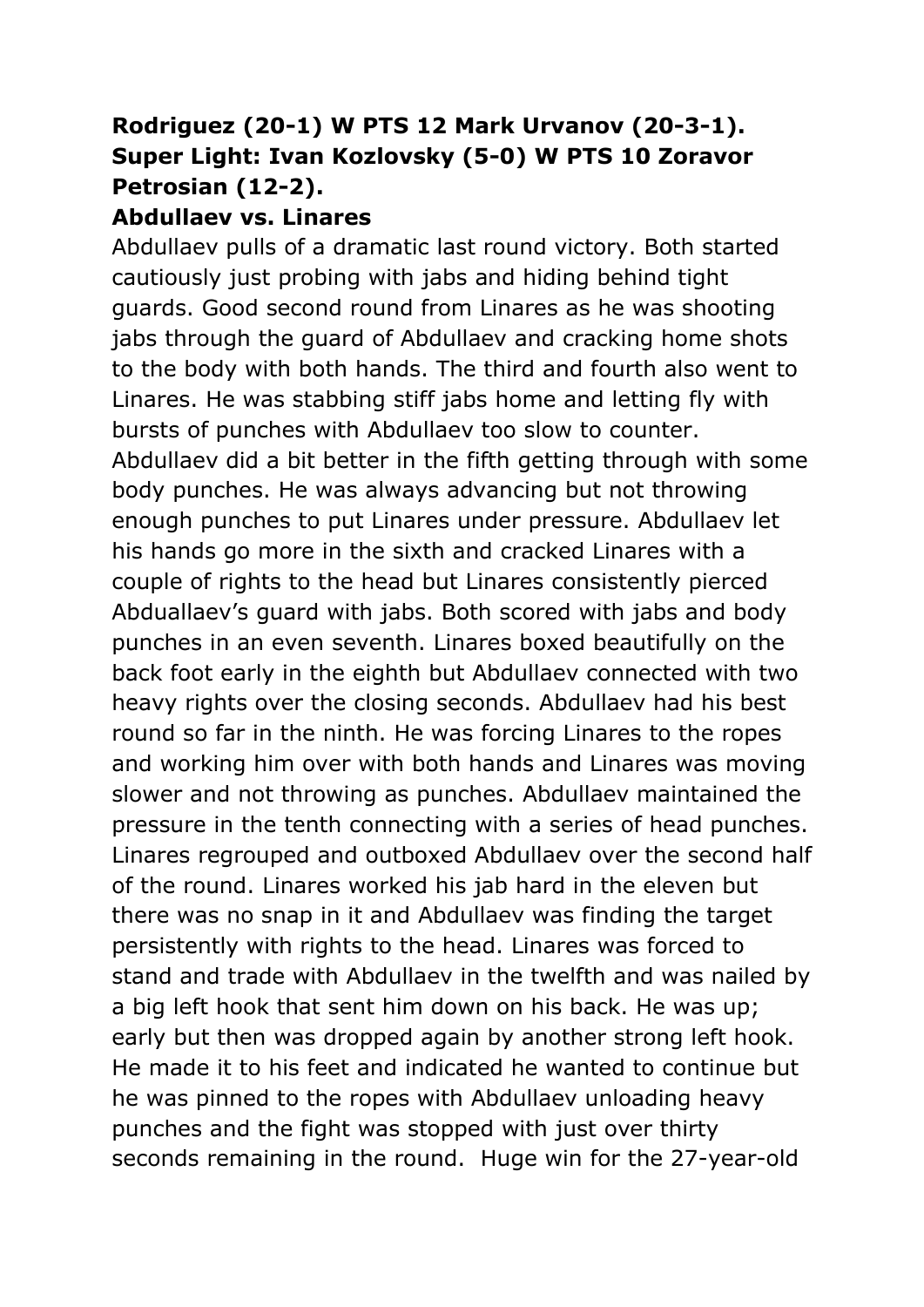Russian. He was No 4 in the WBC ratings but lost in four rounds against current title holder Devin Haney in September 2019 and Vasyl Lomachenko and Ryan Garcia are in front of him in the queue. With his only other ranking No 10 with the IBF there is no clear path to a title shot. Linares had given Haney a tough night in a title challenge in May last year. This the first time in the last nine years that Linares has lost successive fights. He stills has great skills but at 36 things are not going to get any easier so retirement has to be considered. **Rodriguez vs. Urvanov**

Rodriguez gets split decision over Urvanov in WBA eliminator. There was a contrast in styles with Rodriguez very orthodox and Urvanov with hands low and punching from a variety of angles. Rodriguez had a good second round when he shook Urvanov badly with a right to the head and although Urvanov recovered quickly Rodriguez connected a couple more times with his right and rattled Urvanov with some sweeping hooks in the third. Urvanov upped his output in the fourth and it developed into a fast-paced entertaining contest. Urvanov was quicker and busier with Rodriguez picking his shots well and landing the harder punches. It was difficult to separate them with both having dominant spells. Urvanov pressed hard throughout the fight but Rodriguez had him shaken again with a left hook in the eighth. Relentless aggression from Urvanov made Rodriguez work hard for three minutes in every round but he had a good eleventh as Urvanov tired from the pace he had set and outlanded Urvanov in the last. Scores 116-112 and 115-113 for Rodriguez and 115-113 for Urvanov. Important win for seasoned pro Rodriguez who with Urvanov being rated No 3 moves into line for a shot at the WBA title and therefore a blow for Urvanov but at 25 be can and will climb back again.

#### **Kozlovsky vs. Petrosian**

Southpaw Kozlovsky retains the WBC Asian Boxing Council belt with split decision over Ukrainian Petrosian. The silkier skills of Kozlovsky saw him outboxing Petrosian getting his punches off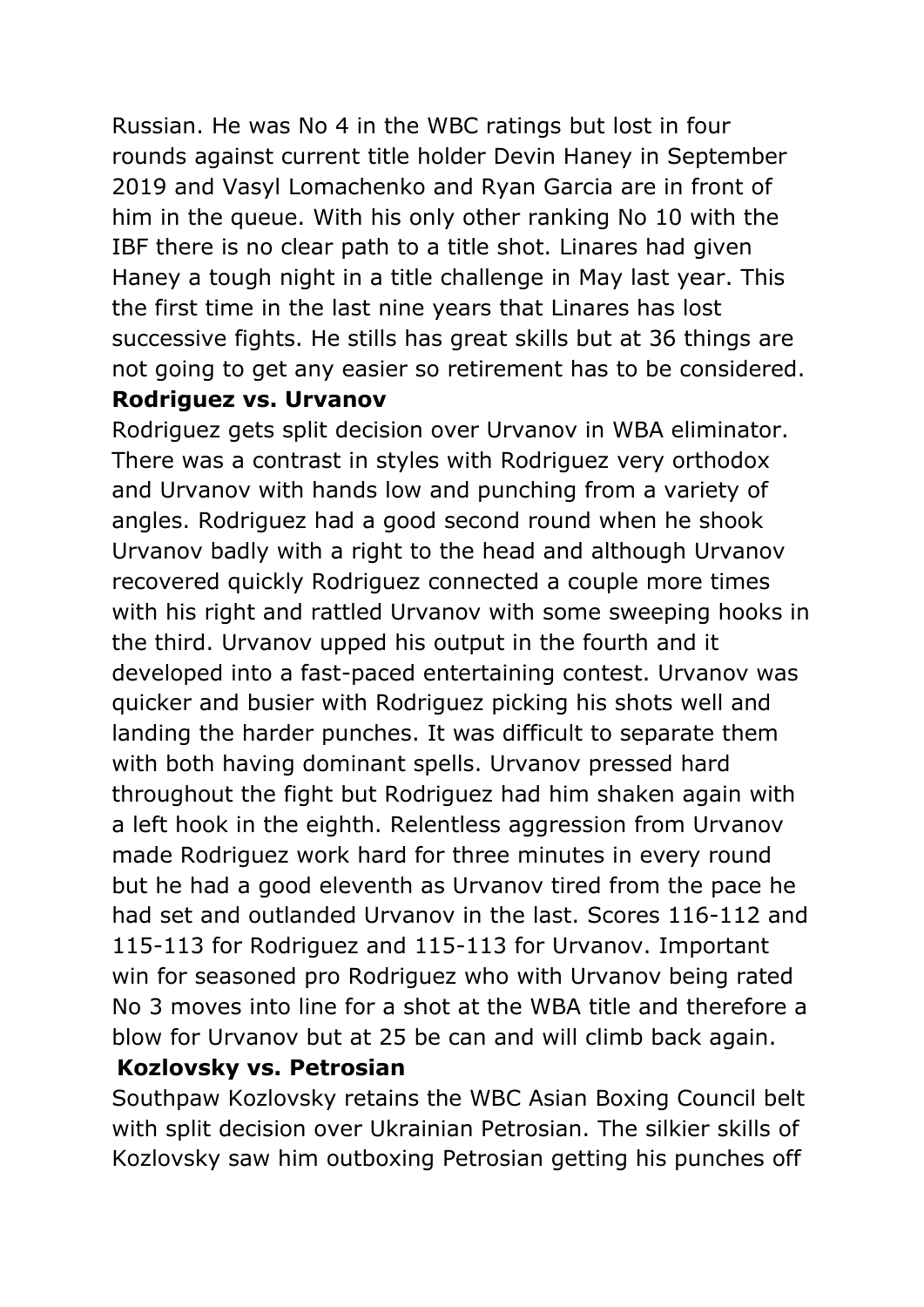first and using good defensive work to pocket the opening rounds. Petrosian was switching guards and landing crisp body punches to start to eat into Zalovsky's early lead and with Kozlovsky suffering a cut over his right eye the gap narrowed. Kozlovsky then produced a stronger finish to restore his advantage and just did enough to finish in front. Scores 96-94 twice for Kozlovsky and a strange 99-91 for Petrosian. Kozlovsky, 24, is a former World Youth gold medallist

### **Montreal, Canada: Heavy: Arslanbek Makhmudov (14-0) W TKO 6 Mariusz Wach (36-8). Heavy: Simon Kean (21- 1) W TKO 9 Shawndell Winters (13-7). Makhmudov vs. Wach**

Makhmudov given a tough test by Wach but in the end the strength of the Russian "Lion" proves too much for the Pole and the fight is stopped in the sixth round. From the first bell Makhmudov marched forward throwing punches as usual. Wach tried to use his jab to keep Makhmudov out but Makhmudov marched past the jab forcing Wach to the ropes and landing clubbing rights to the head. Makhmudov has very little in the way of a guard and Wach was able to halt his march in the second with a series of left jabs and straight rights. He did even better in the third scoring with hard rights and backing Makhmudov up with Makhmudov losing his mouthguard. Makhmudov rebounded and landed overhand rights in the fourth and fifth with Wach looking exhausted at the end of the round. Makhmudov launched a ferocious attack in the sixth connecting with a series of clubbing rights to the head-three of which landed on the back of Wach's head-and the big Pole collapsed to the canvas. He arose but after the eight count the referee waived the fight over with no protest from Wach. Fourteen inside the distance victories in fourteen fights for Makhmudov who has only once had to go past the sixth round for a win. He is immensely strong but also very crude and really needs to step up against some rated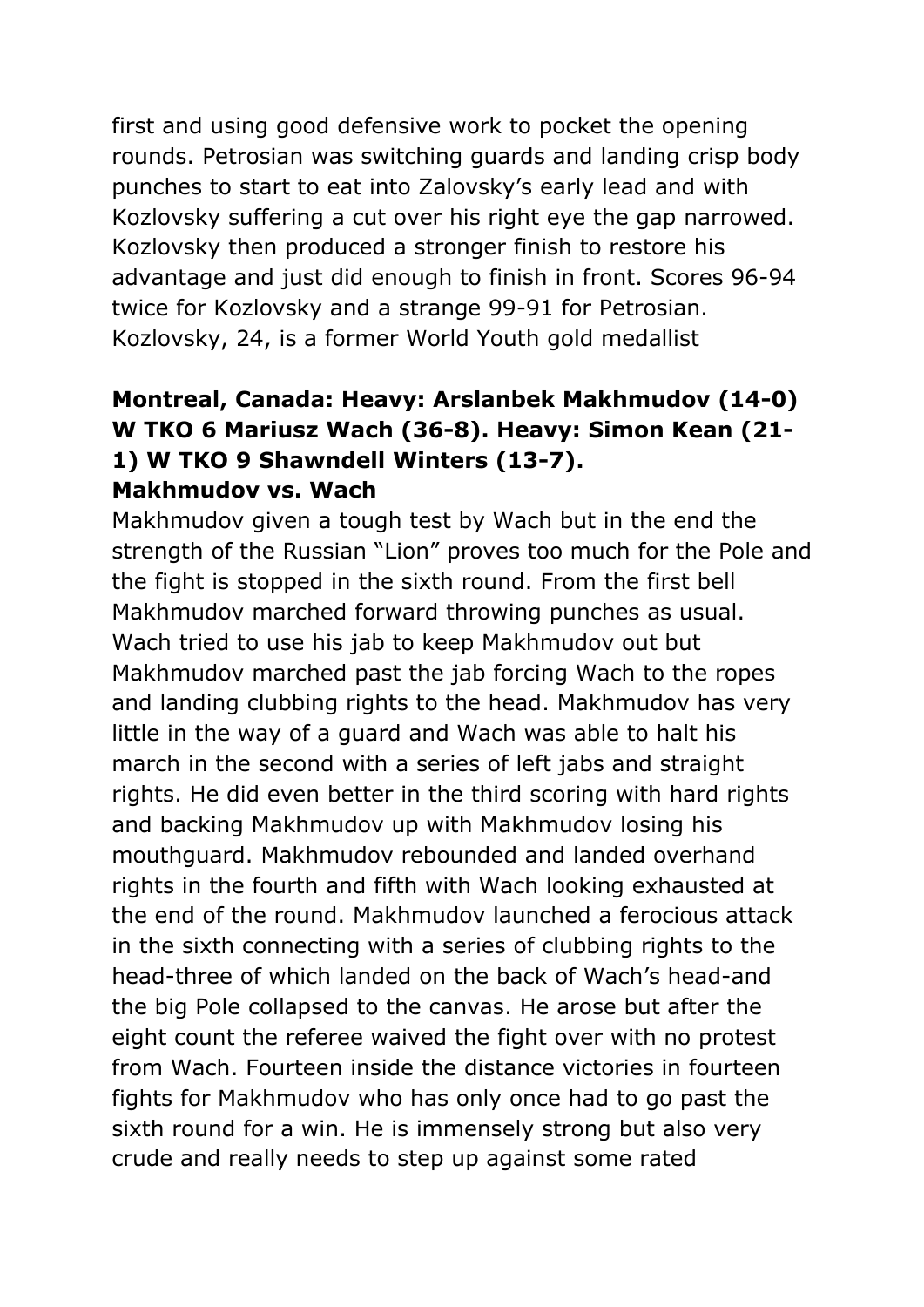opposition. Wach, 42-rated No 48 in the BoxRec rankings-has lost every time he has tried to move up but tested Makhmudov's chin a few times.

### **Kean vs. Winters**

Kean gets off the floor to stop Winters. Kean made an uncertain start. His jabbing has improved but his defence is still leaky. He shook Winters with a right to the head in the second and made use of his longer reach to outscore Winters over the next three rounds. In the sixth Winters moved in with a beautiful left hook that put Kean down. Kean went head over heels and then climbed up and floored Winters with a ramrod of a jab. Winters got up and both landed heavily in the seventh and Kean dropped Winters twice with rights in the ninth and the referee stopped the fight. The 6'5" "Grizzly" gets win No 20 by KO/TKO but his handlers are careful to avoid any risky fights as he is very vulnerable. Fifth consecutive loss for Winters

## **February 18**

### **Ontario, CA, USA: Feather: Horacio Garcia (35-5-1) W PTS 8 Isaac Zarate (16-6-4) W. Light: Ruben Torres (18- 0) W TKO 6 Cristian Mino (20-5-2). Garcia vs. Zarate**

Garcia gets a majority verdict over Zarate in his first fight since September 2018-when he lost a split decision to Zarate. The fight was close over the opening four rounds with Zarate just having a slight edge. From the fifth Garcia started to pull away and he finished much the stronger and looked a clear winner but one judge disagreed. Scores 80-72 and 79-73 for Garcia and 76-76. Mexican Garcia won his first 29 fights but has been a patchy 6-5-1 since then including a points loss to Carl Frampton in 2017 in which Frampton took a count in the seventh round. Californian southpaw Zarate was having his first fight for 29 months.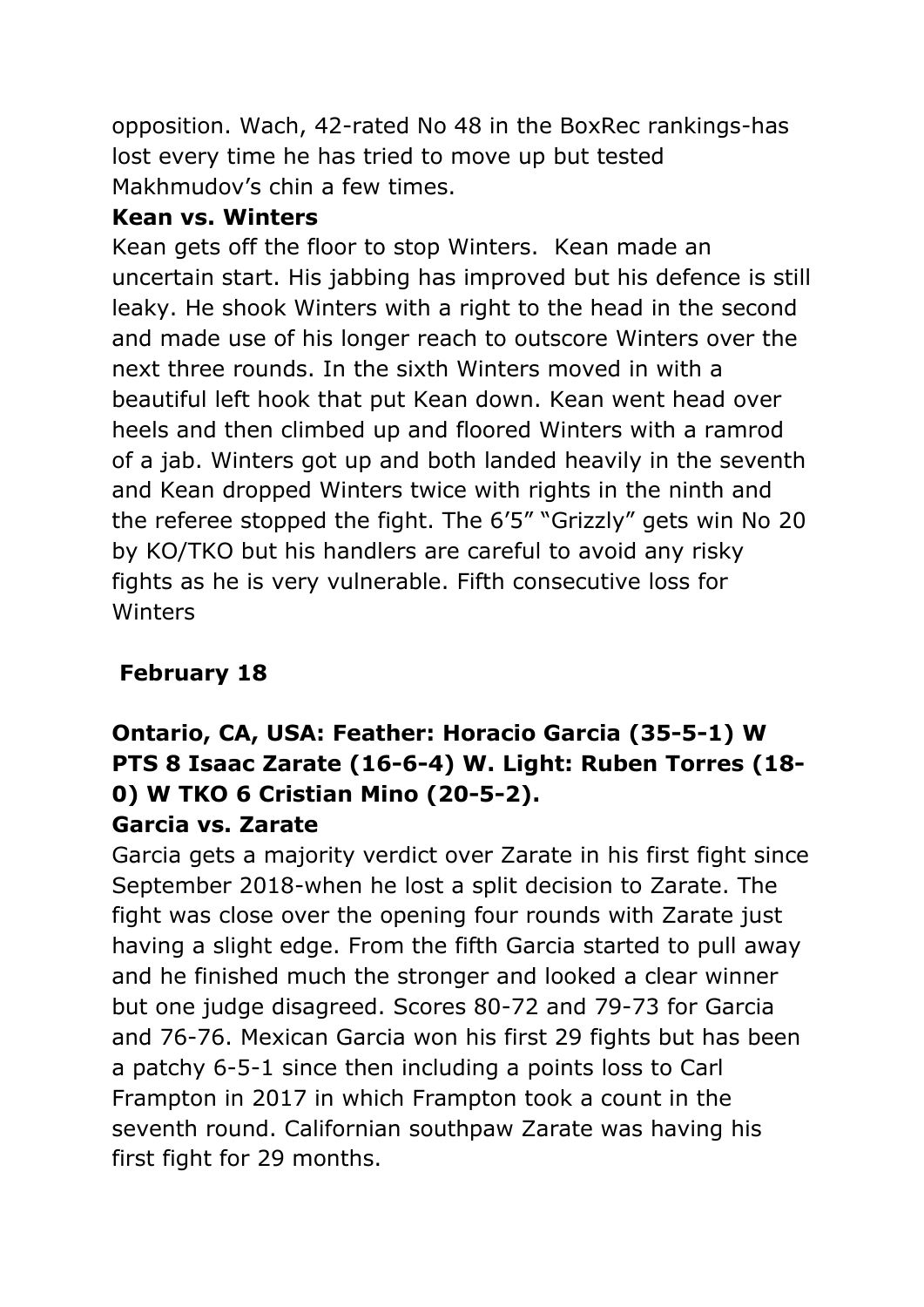#### **Torres vs. Mino**

"Ace" Torres is just too big and punches too hard for little Mino. The 5'11" Torres towered over Mina forcing the Argentinian to take punishment to get inside. There was more punishment for the Mino inside but he stuck to his task. Torres slowly broke Mina down and in the sixth put him on the canvas with a right. Mina managed to get up but a body shot put him down again and the referee halted the fight without a count. Eight inside the distance wins in his last nine fights for the Santa Monica boxer. Mina gets easy fights at home and tough ones away-but the away money is better.

### **Orlando, FL, USA: Light: Jamaine Ortiz (15-0-1) W PTS 10 Nahir Albright (14-2). Super Welter: Paul Kroll (9-0- 1) DREW 8 Marquis Taylor (12-1-2,1ND). Ortiz vs. Albright**

Ortiz remains unbeaten as he outpoints Albright. Ortiz went into the lead early as he was on the front foot taking the fight to Albright. He continued to boss the action building on his early aggression and looked to have swept the first six rounds. Albright finally had some success over the seventh and eighth but Ortiz had a good ninth and then settled for staying out of trouble in the tenth. Scores 97-93 twice and 98-92 for Ortiz. In his last fight in APRIL 2021 Ortiz climbed off the floor twice to get a draw against unbeaten Joseph Adorno. He was an elite level amateur but just failed to make it through the US Trials for the 2016 Olympics. Albright lost his first pro fight but then won 14 in a row including a victory over prospect Michael Dutchover in September.

## **Kroll vs. Taylor**

When two scores are close and the third a long way different there might be a tendency to assume the different score is the controversial one but not here. Taylor looked to dominated all the way. He was quicker and more accurate than Kroll made good use of his longer reach and lasted the distance better. It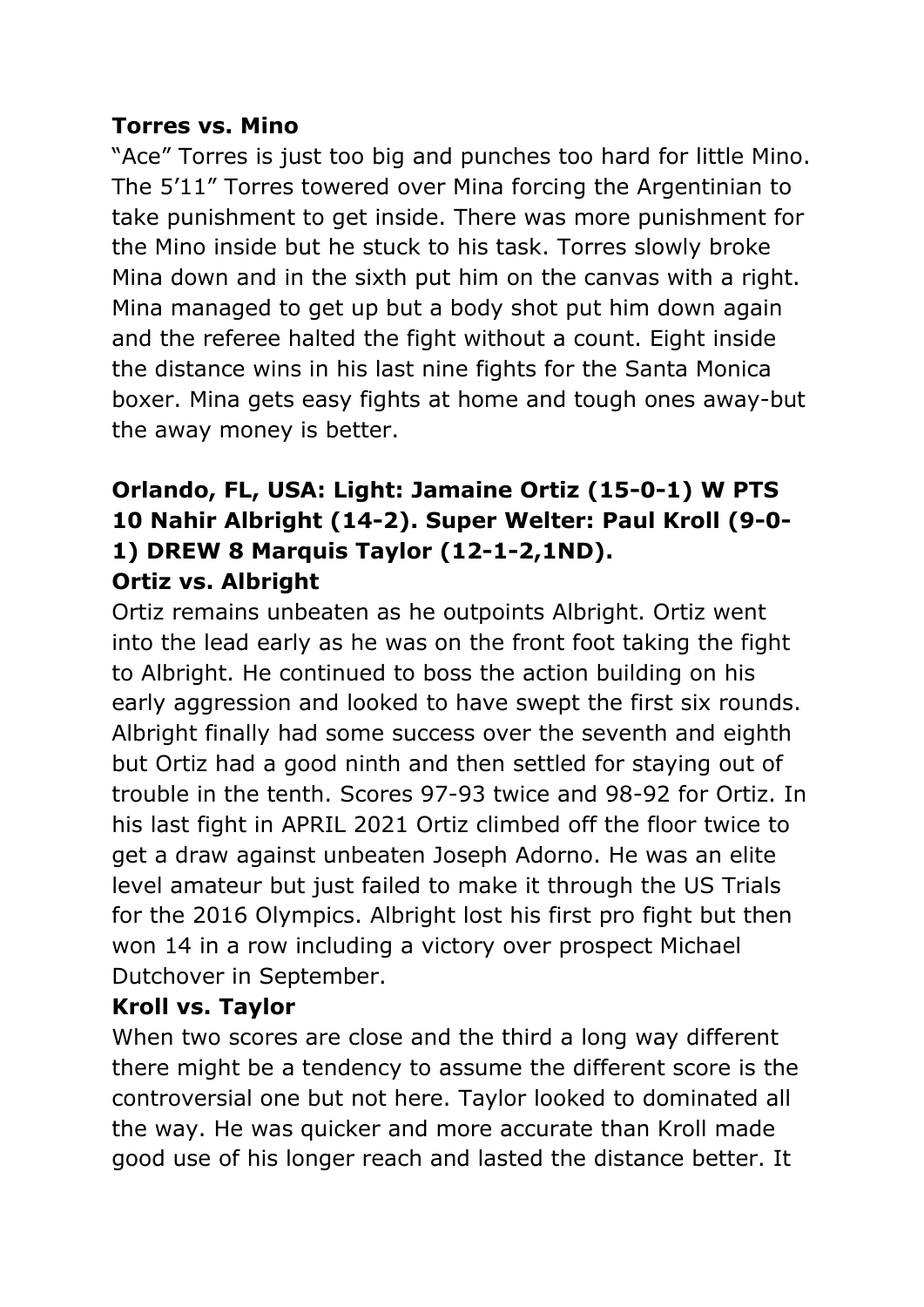was close early but then Taylor got the better of the exchanges and by the sixth Kroll was already showing signs of tiring and Taylor looked to have won the seventh and eighth. One judge gave it to Taylor 80-72 which seemed a fair reflection of the fight but one judge had it 77-75 for Kroll and the third scored it 76-76 for a split draw. Taylor is unbeaten in his last twelve fights. Kroll won his way through the US Trials for the Rio Olympics but failed to qualify losing at the Americas, World and APB/WBS qualifiers.

## **Bolton, England: Welter: Jack Rafferty (18-0) W TKO 3 Evgenii Vazem (9-23).**

Rafferty stops an overmatched Vazem in three rounds. Rafferty was controlling the fight with his jab in the first digging in hurtful body punches and clubbing rights to the head. There was not much coming back from Vazem. A right to the temple shook Vazem in the second and when still under fire he took a knee later in the round. Rafferty battered Vazem around the ring in the third until the referee stepped in to save Vazem who was just taking too much punishment. Tenth win by KO/TKO for Rafferty, 25, who is ready for stiffer tests. Thirteen consecutive losses for British-based Russian Vazem

## **Turnberry, Scotland: Cruiser: David Jamieson (8-1) W PTS 10 Samo Jangirov (7-3-1). Super Welter: Kieran Smith (17-1) W PTS 8 Gabor Gorbics (26-24-2). Super Welter: Michael McGurk (13-0) W KO 2 Jan Balog (15- 54-1). Feather: Nathaniel Collins (10-0) W RTD 3 Uriel Lopez (13-18-1).**

#### **Jamieson vs. Jangirov**

Scot Jamieson wins his first pro title as he moves up to ten rounds and takes a unanimous decision over Sweden's Jangirov. Jamieson dominated the action with the exception for a short period in the sixth when Sangirov's counters had him dialling back on his aggression. He adjusted and then eased his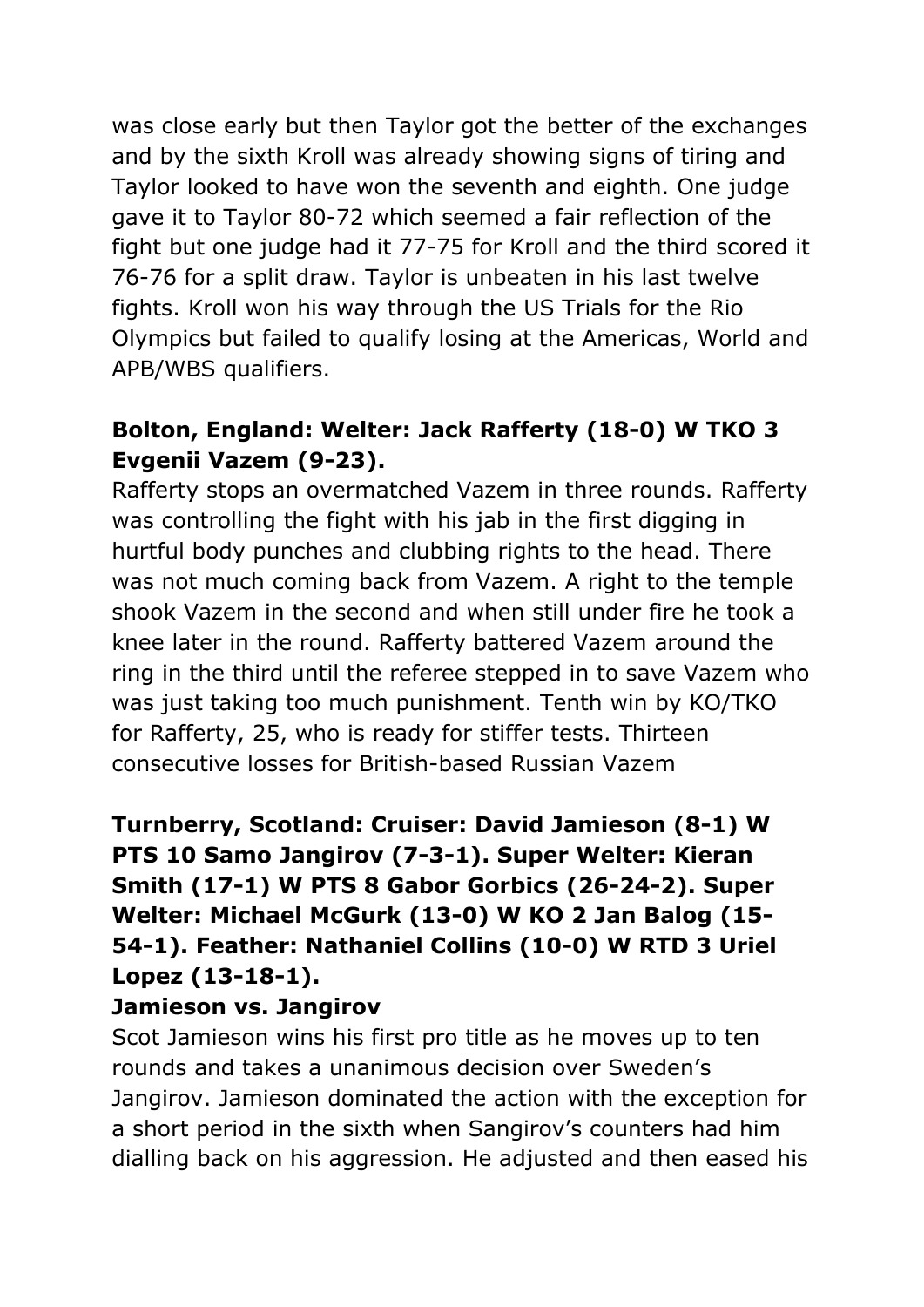way to the win. Scores 98-92 twice and 97-93 for Jamieson. He collects the IBO International title. Azeri-born Jangirov won the Swedish title last year.

## **Smith vs. Gorbics**

Just a keep busy night for prospect Smith. He won every round against a survival specialist in Gorbics. Smith tried hard to finish it early but just could not find a punch to put Gorbics away. The referee scored it 80-72 for three-time Scottish amateur champion Smith whose only loss has come against unbeaten Troy Williamson. Hungarian Gorbics drops to 0-12-2 in his last 14 appearances.

### **McGurk vs. Balog**

In his first fight since March 2019 McGurk got the job done quickly. After putting Balog under heavy pressure in the first he floored Balog twice in the second with body punches with Balog being counted on the second knockdown. Fourth inside the distance victory for McGurk a former Scottish Youth champion. Czech Balog, 40, had been beaten in five rounds by Kieran Smith in 2019.

## **Collins vs. Lopez**

Commonwealth champion Collins far too good for Mexican Lopez who retires after three one-sided rounds. Fifth victory by KO/TKO for Collins and third consecutive loss against British opposition in his last three fights for Lopez.

## **Hinckley, MN, USA: Cruiser: Al Sands (22-4-1) W KO 2 Marcus Oliveira (28-7-1).**

In his first fight for two years Sands kayos Oliveira in two rounds. He rattled Oliviera with a left hook in the first and then ended the fight in the second. Sands floored Oliveira with a right and although Oliveira managed to get to his feet another right put him down and he was counted out. Nineteenth inside the distance victory for Sands. Sixth defeat in his last eight bouts for Oliveira who was 25-0-1 before losing to Juergen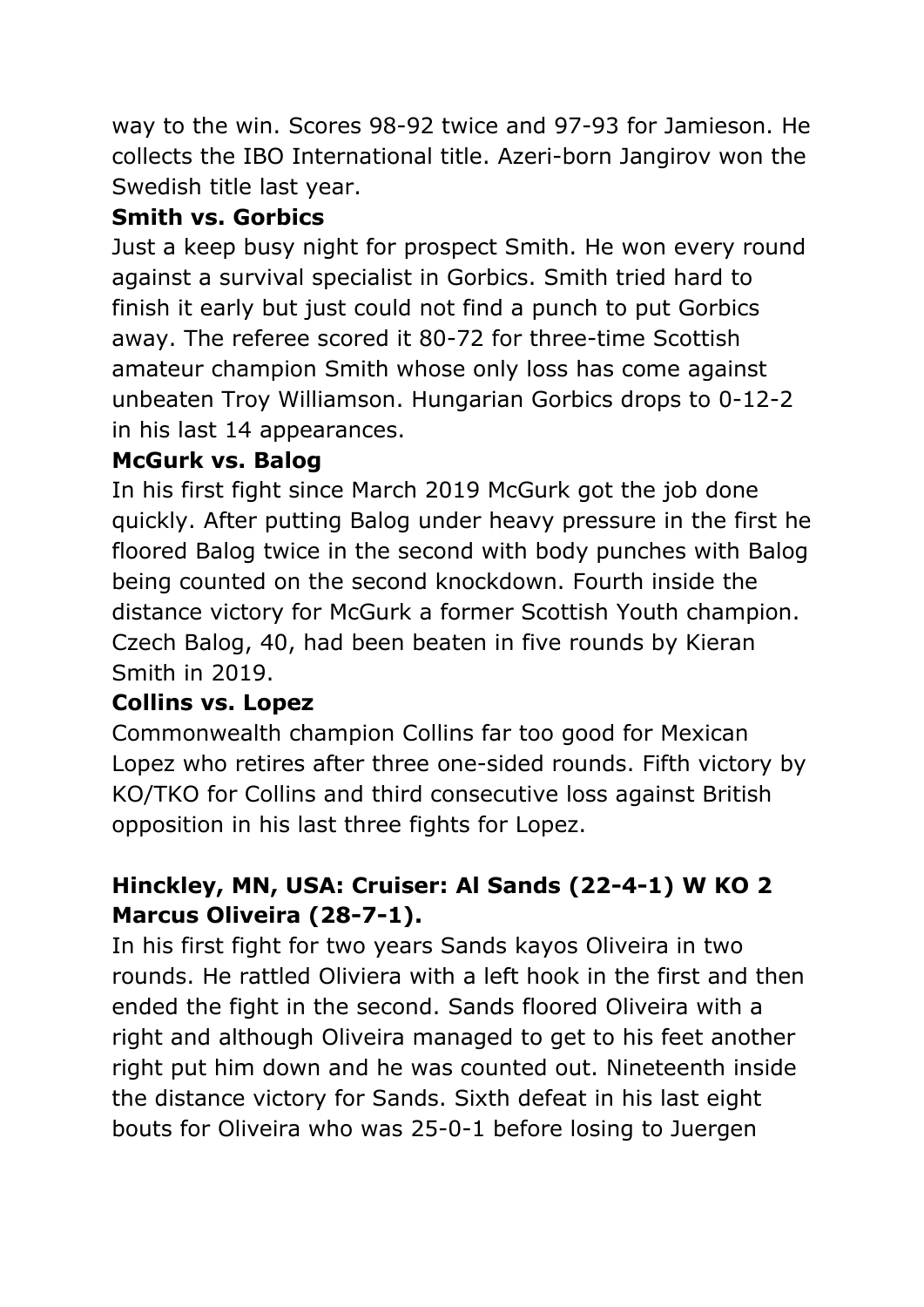Braehmer for the secondary WBA cruiser title way back in 2013.

## **February 19**

## **Monte Hermoso, Argentina: Super Feather: Kevin Acevedo (21-4-3) W PTS 10 Javier Herrera (17-6-1). Middle: Jonathan Sanchez (20-5-1) W KO 1Gabriel Diaz (11-23).**

#### **Acevedo vs. Herrera**

Acevedo retains the Argentinian title with repeat victory over Herrera. Acevedo was giving away 6" in height but he was able to get past the longer reach of Herrera and score inside. A punch from Herrera in third started a swelling over Acevedo's left eye. Further punches added to the swelling but the aggression and body punching from Acevedo slowed Herrera and Acevedo dominated the closing rounds. Acevedo was a clear winner but had to settle for a majority decision on scores of 99-93 and 97-93 with the third judge scoring it 95-95; Acevedo had beaten Herrera on a tight unanimous decision to win the national title in March 2020.

#### **Sanchez vs. Diaz**

Sanchez overwhelms Diaz. Sanchez was marching forward from the outset ignoring Diaz's attempts to counter and landing heavily to head and body. Diaz tried to punch with him but was soon wilting under the onslaught and a solid left hook to the body dumped him writhing in agony on the canvas and he was counted out. Fifth victory in his last six contests for Sanchez who having lost in two attempts at the national title will be hoping this win will get him a third shot. Diaz also on a good run winning 7 of his last 8 fights.

## **Villa Carlos Paz, Argentina: Super Welter: Adrian Sasso (18-3) W TKO 5 Nicolas Veron (8-8-1).**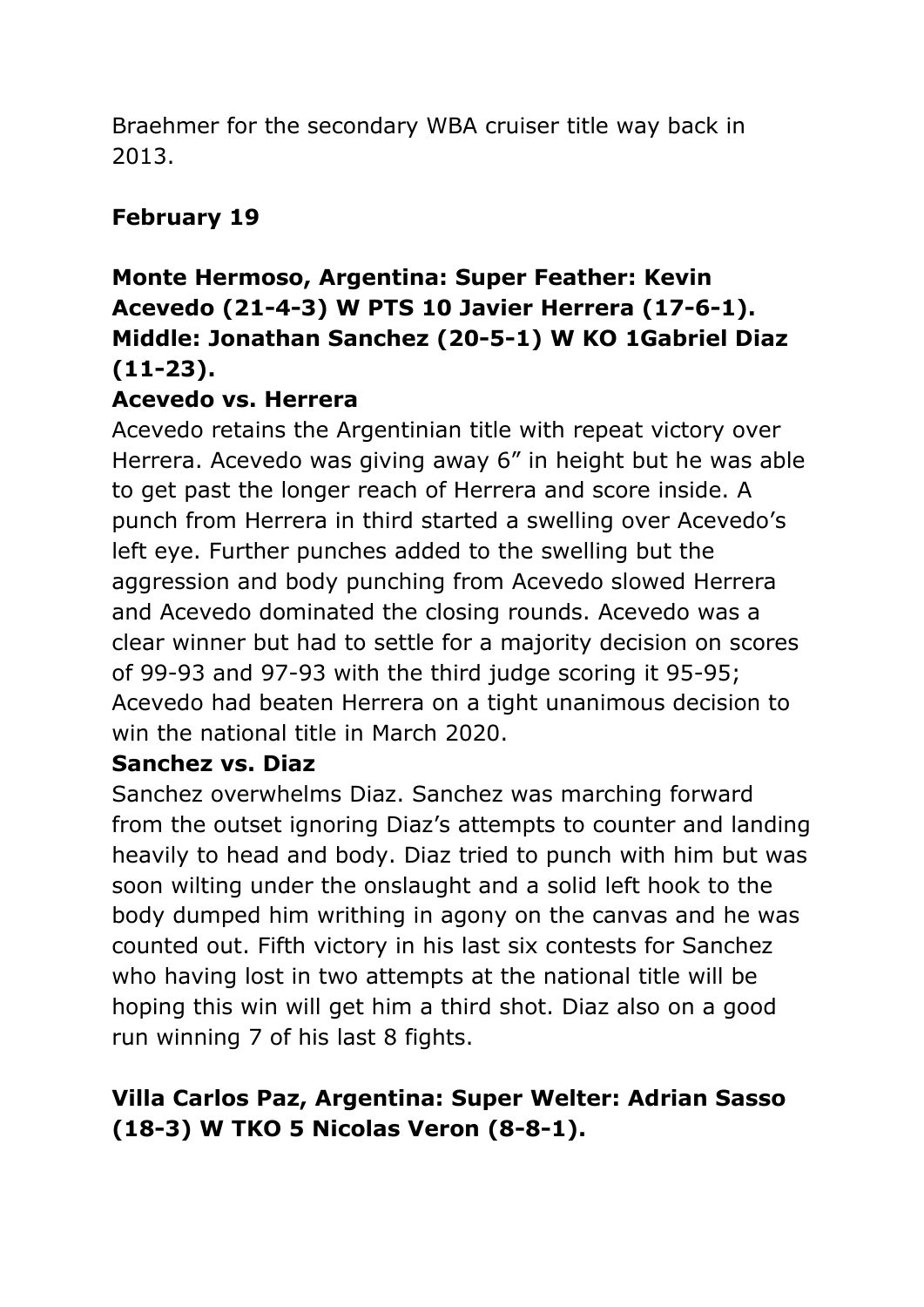The power and accuracy of Sasso too much for a gritty Veron and he wins in the fifth round. Veron made an aggressive start rolling forward taking the fight to the taller southpaw Sasso and connecting with rights. In the second and third Sasso took over battering Veron to the body and using hooks and uppercuts when Veron tried to get inside. Both fighters showed signs of tiring in the fourth with Sasso scoring with powerful lefts but also getting caught with rights from Veron. In the fifth a series of lefts from Sasso saw the referee give Veron a standing count. After the count Sasso bombarded Veron with punches and the referee stopped the fight. Both Veron and his corner protested strongly over the stoppage. Sasso wins the vacant South American title and is now 11-1 in his last 12 contests. Second inside the distance defeat for Veron.

# **Les Mureaux, France: Feather: Christ Esabe (11-0) W TKO 8 Nicolas Botelli (10-6). Light: Rima Ayadi (7-0) W PTS 10 Olena Medvedenko (11-9).**

#### **Esabe vs. Botelli**

Home town fighter Esabe retains the WBC Francophone title with stoppage of Argentinian Botelli. Esabe used his superior skills to win this one until the fight was stopped in the eighth with a huge swelling closing Botelli's left eye.

## **Ayadi vs. Medvedenko**

French champion Ayadi outclasses Ukrainian Medvedenko taking every round on scores of 100-90 twice and 100-89. Ayadi did not take up boxing until she was 26 and is now hoping to get a shot at the European title. Medvedenko had won her last four fights and holds the European super light title but that was not on the line here.

**Hamburg, Germany: Heavy: Jose Larduet (8-0,1ND) W RTD 7 Dusan Veletic (5-1-1). Welter: Freddy Kiwitt (21- 3) W KO 2 Merab Turkadze (6-14-1) (12-0). Larduet vs. Veletic**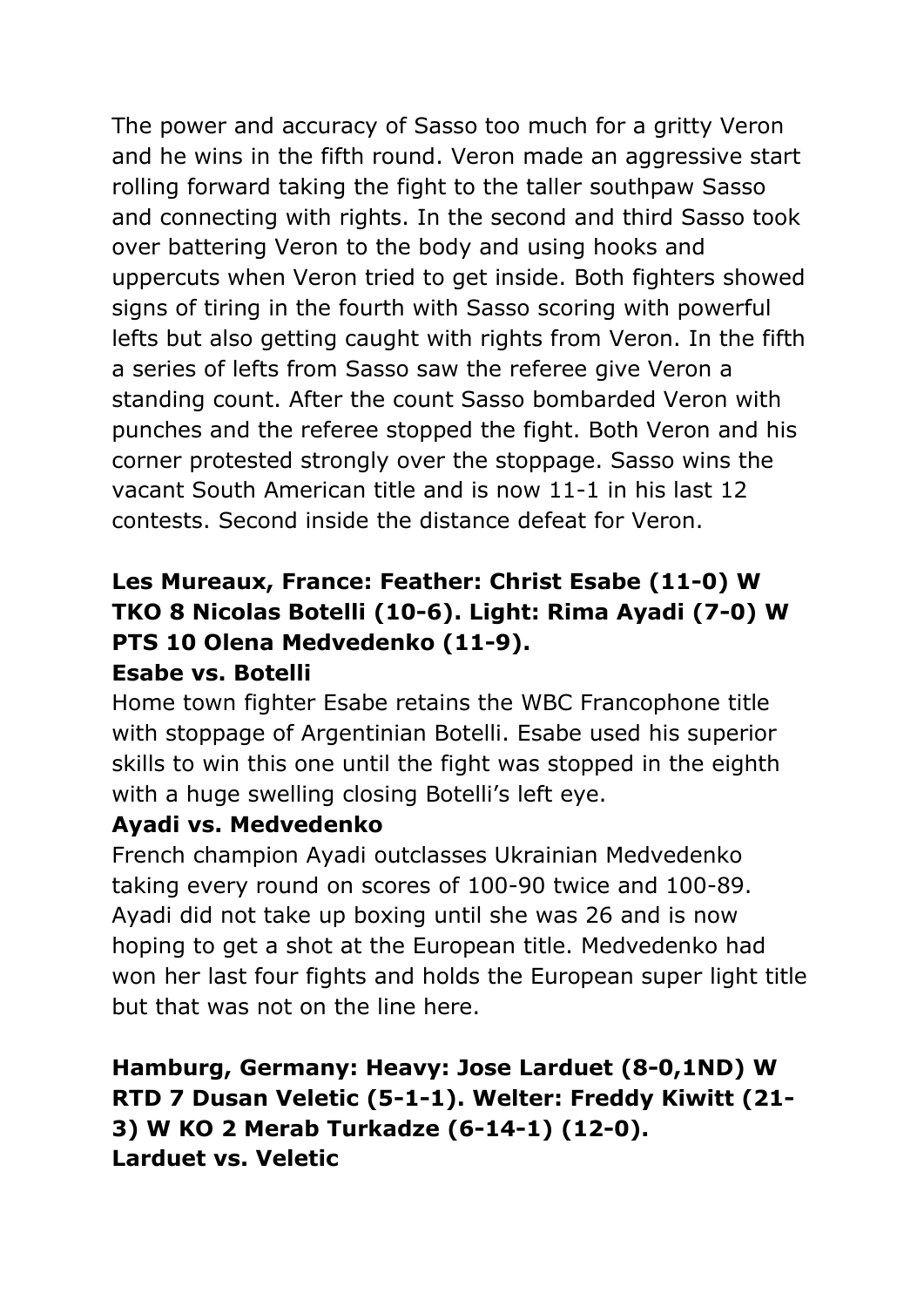Larduet wins the vacant WBC International Silver title with victory over Veletic. The Cuban pressed the fight from the start. Veletic was able to use his longer reach to land some jabs but Larduet just kept stepping up the pressure with a focused body attack. Veletic landed a strong right cross at the end of the second and had Larduet bleeding from his nose but gradually Larduet found his way inside more and more. He hounded Veletic in the third connecting with overhand rights with Veletic flagging and not having the power to keep Larduet out. The Cuban was carrying too much weight and was slow but kept plugging away and it was Veletic who was exhausted in the seventh hardly able to even hold up his gloves and he retired at the end of the round. Larduet was 178lbs when he won a gold medal at the World Youth Championships but now he weighs around 260lbs so saying he is slow is being kind to him but he is strong. Serbian Veletic had scored an upset victory over German hope 17-1 Albon Pervizaj but did not have the power to trouble Larduet.

#### **Kiwitt vs. Turkadze**

Easy job for Kiwitt as he disposes of substitute Turkadze in two rounds. Kiwitt chased down the skitter Georgian in the first hurting him late in the with a body punch. Kiwitt continued to attack the body in the second and a left to the ribs sent Turkadze down on his hands and knees and he was counted. Liberian-born German Kiwitt gets his twelfth inside the distance victory and his fourth win in a row. Eighth defeat by KO/TKO for Turkadze.

### **Wroclaw, Poland: Cruiser: Artur Mann (18-2) W PTS 10 Nikodem Jezewski (20-2-1,1ND). Super Middle: Osley Iglesias (5-0) W TKO 1 Robert Racz (25-3). Mann vs. Jezewski**

Mann outboxes Jezewski on his way to a unanimous decision. Mann was content to box on the back foot letting the taller Jezewski walk forward and countering him. Mann was quicker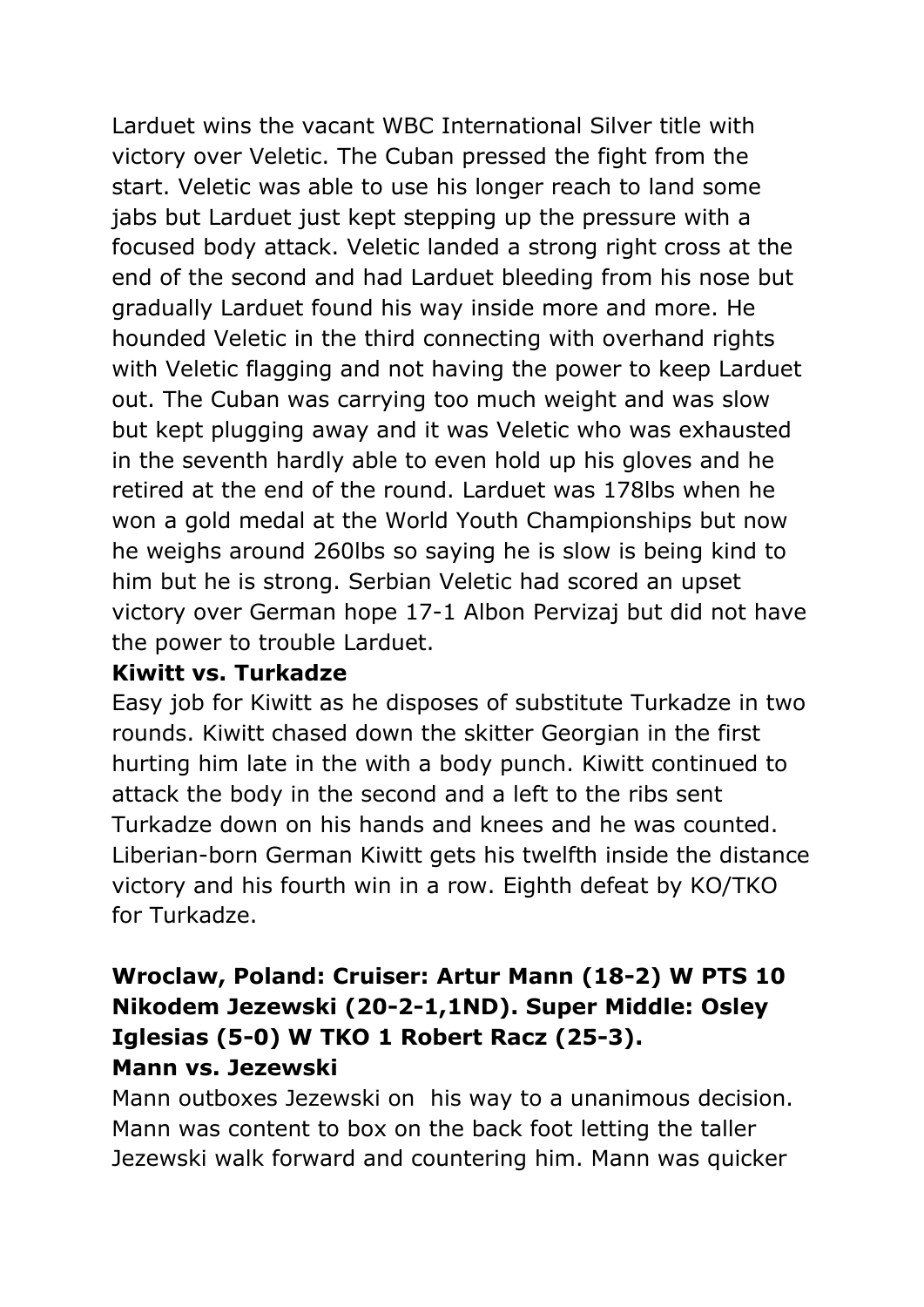and busier finding gaps for his jabs and putting together some quick combinations. Jezewski marched forward for the whole ten rounds and had some good spells but Mann's better skills and quicker hands always gave him the edge and he won convincingly. Scores 98-92, 97-93 and 96-94 for Mann. The 31-year-old Kazakh-born German has lost to Kevin Lerena for the IBO title and Mairis Breidis for the IBF belt. Jezewski lost on a second round stoppage against Lawrence Okolie in December 2020 when he came in as a short-notice substitute.

#### **Iglesias vs. Racz**

Iglesias massacres Racz. Flashy southpaw Iglesias shook Racz with a left to the head in the first minute then landed a series of slashing hooks before flooring Racz with a right uppercut. Racz was up quickly but promptly floored by another right hook. When Racz got up Iglesias jumped on him and when Racz went down for the third time the fight was waived off. The five wins by Iglesias have taken less than seven rounds to accomplish and he is ready for much higher level opposition. You might say Racz's record is remarkable-remarkable they found 25 people he could beat.

## **Melrose, MA, USA: Super Middle: Yamaguchi Falcao (20- 1-1) W KO 2 Fernando Farias (10-2-2). Super Light: Gonzalo Dallera (10-15) W TKO 1 Joseph Fernandez (14- 4-3). Middle: Connor Coyle (15-0) W RTD 5 Rodrigo Lopes (8-2).**

#### **Falcao vs. Farias**

Falcao takes another step along recovery road as he gets a second round kayo of Argentinian Farias. Fourth win on the trot for Falcao since stumbling with a loss to Chris Pearson and a draw with D'Mitrius Ballard in 2019. Falcao is the brother of Esquiva Falcao and won a bronze medal at the London Olympics where he beat Meng Fanlong and Julio Cesar De La Cruz. Two quick kayo losses in succession for Farias.

#### **Dallera vs. Fernandez**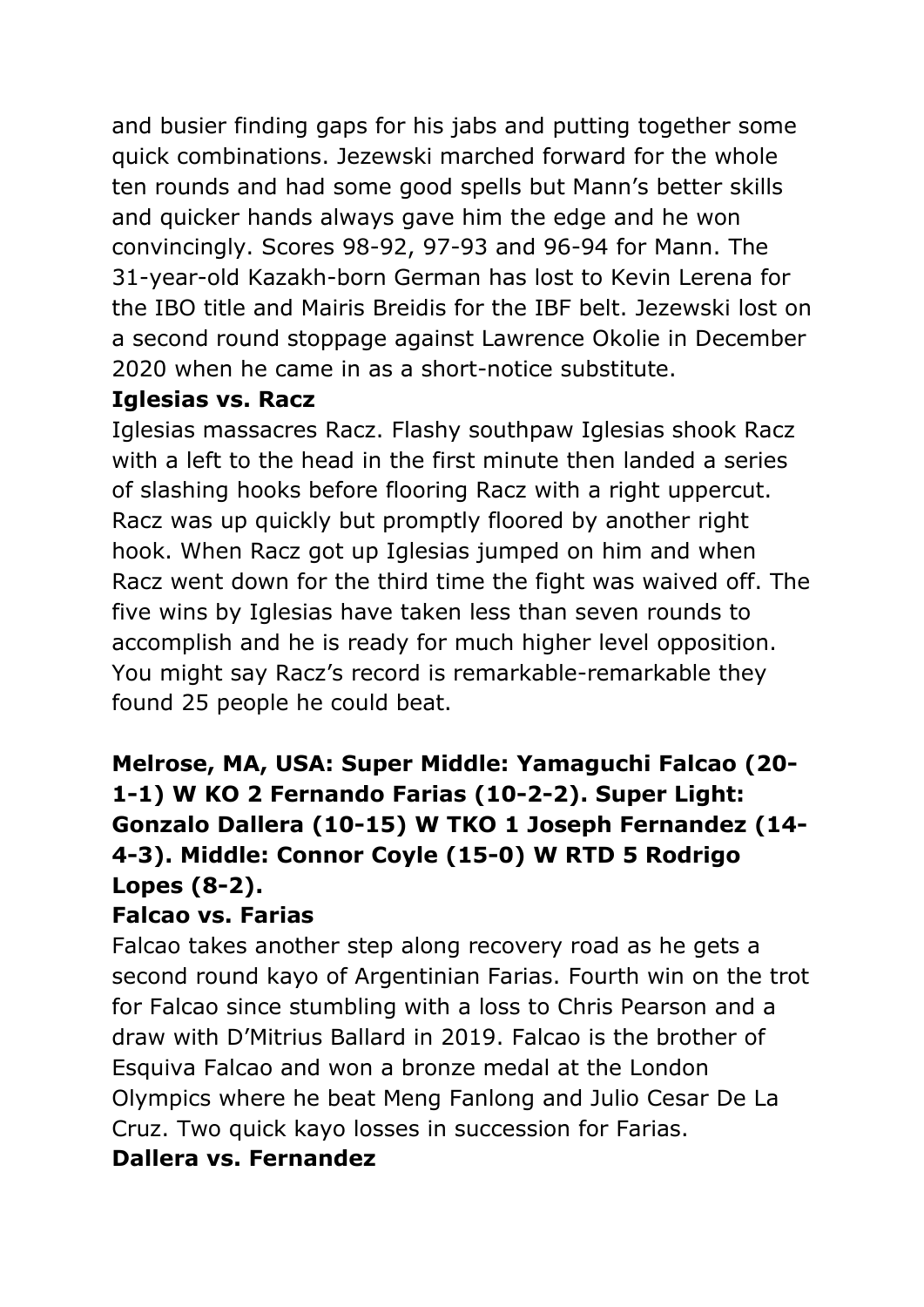Dallera registers a win for Argentina as he halts Fernandez in the first round. Much needed win for Dallera who had been beaten in 5 of his last 6 fights. Southpaw Fernandez had a seven-bout winning streak snapped.

## **Coyle vs. Lopes**

Ireland's Coyle stays busy with a win over Rodrigo Lopes who retired at the end of the fifth round. Coyle is scheduled to fight for the NABA title on 19 March and he is hoping a win there will get him a rating. First fight in three years for Brazilian Lopes who was knocked out in nineteen seconds in that last fight.

## **Hanover, MD, USA: Super Middle: Demond Nicholson (25-4-1) W KO 5 Gabriel Pham (15-2). Super Feather: Jordan White (13-1) W PTS 10 Brandon Valdes (14-3). Nicholson vs. Pham**

Nicholson proves too strong for lanky southpaw Pham. Nicholson floored Pham in the first and Pham only just made it to his feet at nine. Pham recovered and made it to the bell. The 6'2" Pham then made good use of his longer reach to keep Nicholson out and was tying up when he made it past the jab. Pham slowed and in the fifth Nicholson was able to connect with a burst of hooks and uppercuts inside which sent Pham down on his knees. Pham managed to stagger to his feet but just too late to beat the count. Nicholson was stopped in two rounds by Jesse Hart but is the only fighter to have gone the distance with Edgar Berlanga and is a good test for any fighter aspiring to a rating. Pham had been 9-1 in his last 10 fights.

## **White vs. Valdes**

White wins the vacant WBC US belt with split decision over Valdes. White had Valdes down in the fourth but then had to fight hard all the way to come away with the decision. Scores 97-92 and 96-93 for White and 95-94 for Valdes. Ninth win in a row for White. Valdes was a late replacement and made White work hard for his win.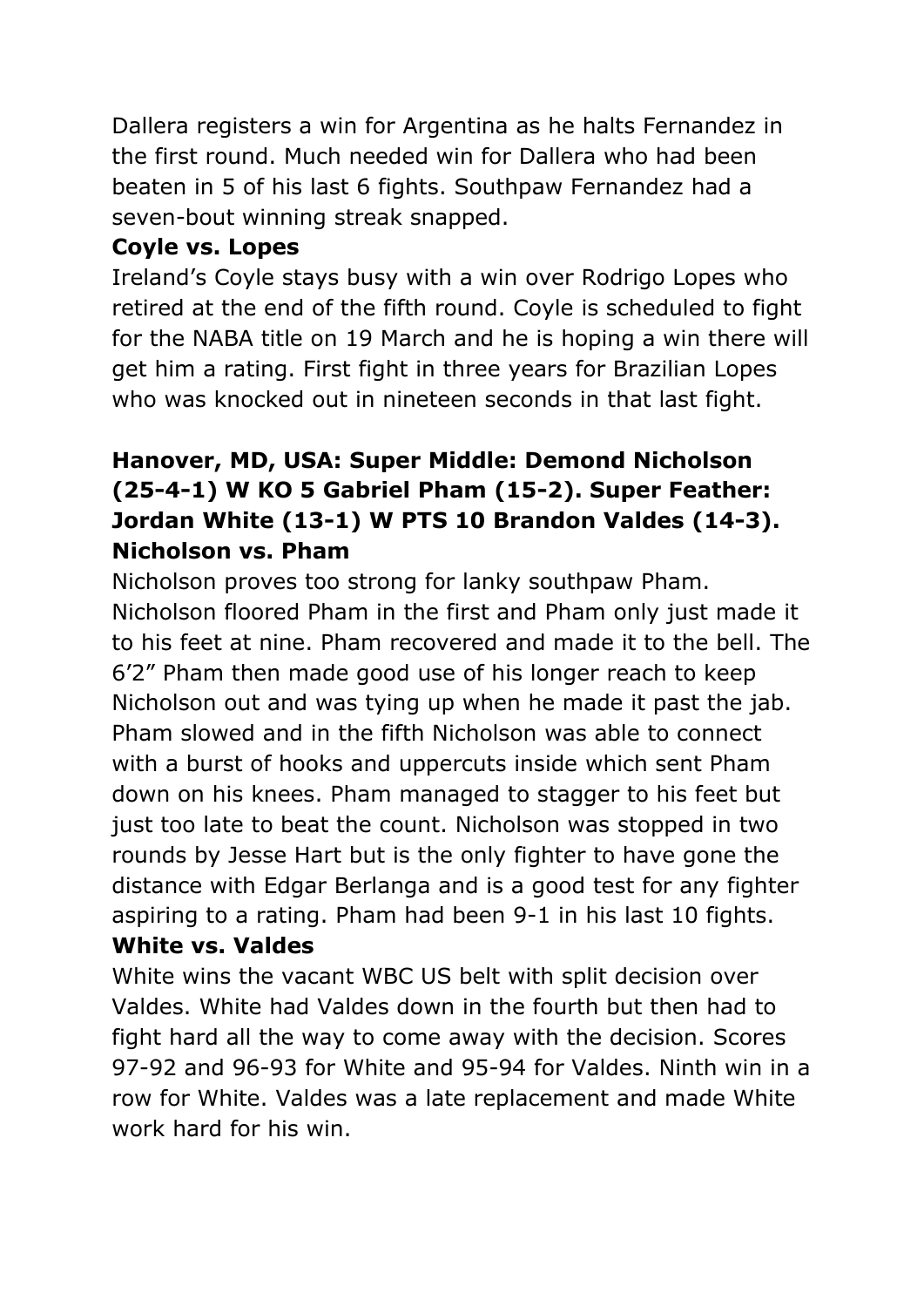## **February 20**

## **Santo Domingo, Dominican Republic: Light: Javier Fortuna (37-3-1) W TKO 1 Rafael Hernandez (32-15-3). Middle: Jeison Rosario (22-3-1) W TKO 5 Jesus Perez (12-6-1).**

#### **Fortuna vs. Hernandez**

Fortuna wins this all-southpaw clash in the opening round. A right to the head staggered Hernandez early in the fight then Fortuna blitzed him with lefts. Hernandez was turning side-on away from Fortuna's lefts but Fortuna drove Hernandez down by swinging his left wide and the last punch was a full blooded one to the back of Hernandez's head. Hernandez got up but was again sent to the canvas under a barrage of rights and the refereed stopped the contest. First outing for the former holder of the secondary WBA lightweight title since losing on points against Joseph Diaz for the interim WBC belt in July. Tenth inside the distance defeat for Venezuelan Hernandez.

#### **Rosario vs. Perez**

Rosario floors and stops Perez. Rosario led all the way before flooring Perez late in the third. Perez made it to the bell but was taking a beating in the fifth and the fight was stopped. Second victory for Rosario who is putting his career back on track after losing his IBF and WBO super welter titles against WBC champion Jermell Charlo in a unification fight and then being knocked out by Erickson Lubin. Third defeat in four months for Venezuelan Perez.

**Fight of the week** (Significance): The win for Jamie Munguia means he is there as a threat to all of the belt holders. **Fight of the week** (Entertainment) Angel Rodriguez vs. Mark Urvanov gave plenty of entertainment and honourable mention to Zaur Abdullaev vs. Jorge Linares which provgided such an a franmatic finishUrvanov vs. Rodriguez